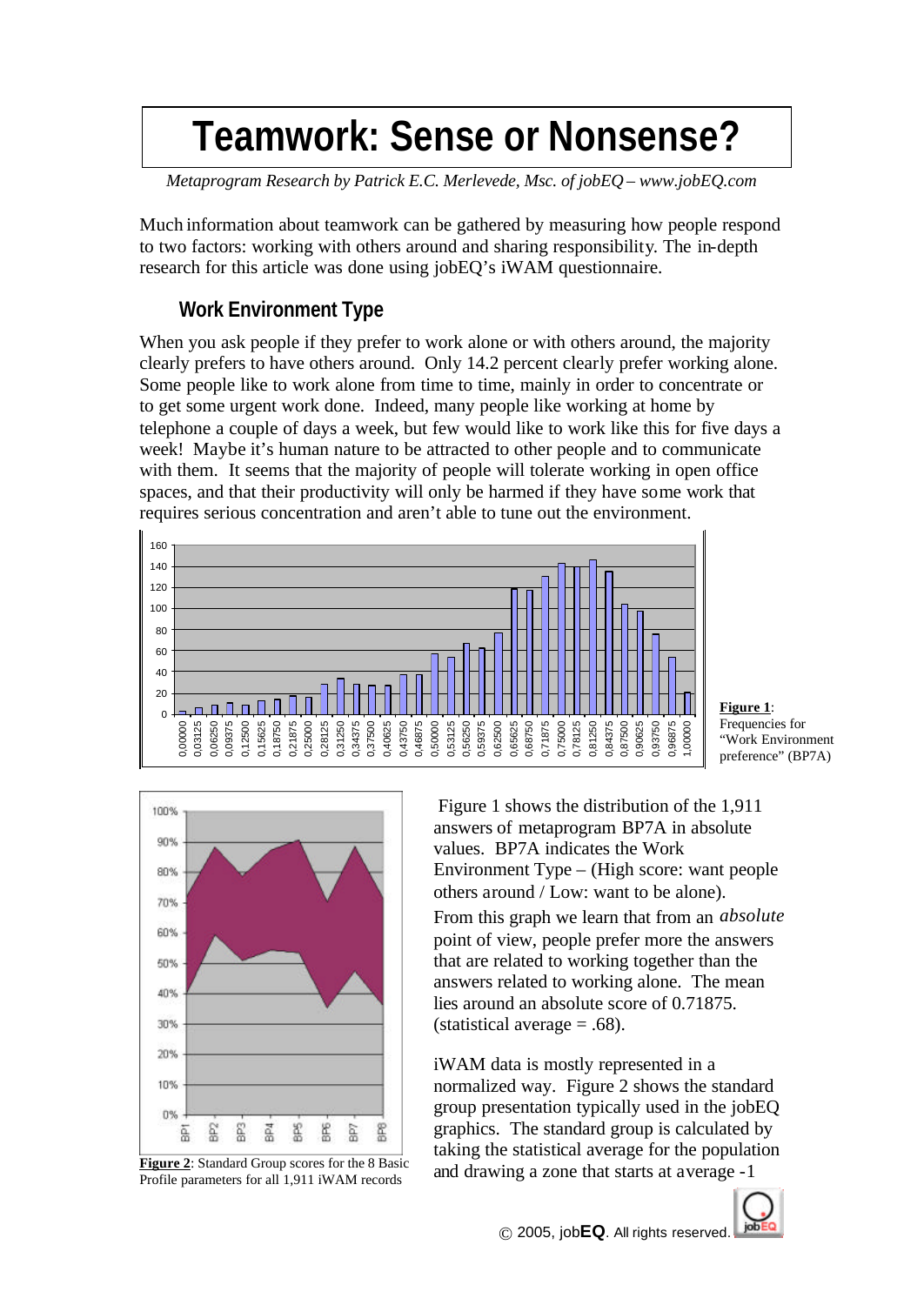STDEV and ends at average +1 STDEV. If the distribution for BP7 may be considered "normal," about 66 percent of the population should be in the colored zone, about 17 percent will be above and some 17 percent will be below. If you look at the position of the colored zone on the graph, you see that in general, people prefer working together in some degree, above working alone.

|                        | 7M<0.06 | 7M<0.22 | 7M <sub>&gt;0.22</sub> | 7M>0.44 |
|------------------------|---------|---------|------------------------|---------|
| 7P<0.34                | 0.5%    | 3.3%    | 5.2%                   | 8.9%    |
| 7P<0.58                | 4.0%    | 12.7%   | 8.6%                   | 4.0%    |
| 7P <sub>&gt;0.58</sub> | 5.6%    | 21.1%   | 8.2%                   | 1.3%    |
| 7P <sub>&gt;0.83</sub> | $4.1\%$ | 10.2%   | 2.2%                   | 0.2%    |

**Table 1**: Frequencies for "wanting to work with other people around" (OF7P) versus "wanting to work alone" (OF7M)

BP7A is the combination score of  $(OF7PA + (20-OF7MA))/2$ ). OF7PA is the absolute score for sentences measuring "wanting to work with other people around." OF7MA is the absolute scores for sentences measuring "wanting to work alone." Table 1 indicates how OF7PA and OF7MA relate.

In the lower left quadrant, 7P is more important than average and 7M is less important than average. This quadrant contains 40.9 percent of the population. We can say that these people prefer to work with others nearby, as opposed to working alone. In the upper right quadrant, 7M is more important than average and 7P is less important than average. These 26.7 percent of people prefer to work alone. Of this group, just over half (53.2 percent) prefer working alone more than the standard group, while disliking working together more than the standard group.

The two other quadrants can be combined into *people that are both*: the preference for one factor is compensated by the other factor (both are low or both are high) – here you find the remaining 32.4 percent. Of those, 0.6 percent found both ideas "very" important and 1.5 percent said that both are very unimportant.



Figure 3 shows the distribution for willing to work alone. The statistical average is .22, and the mean is .12. In other words, in absolute terms, most people score the answers related to having to work alone at the bottom of the scale ("least like me").

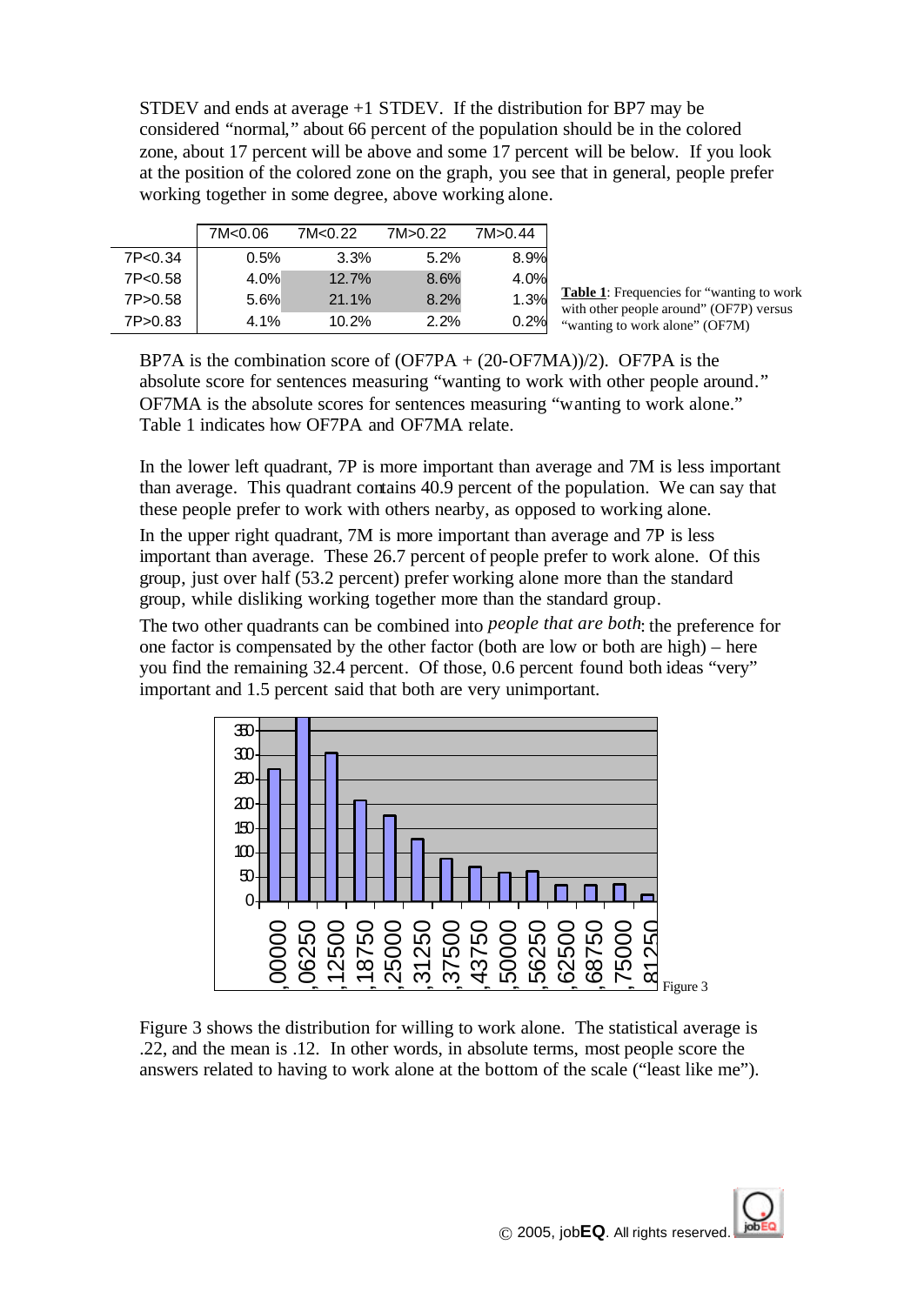## **Work Responsibility Type**

I remember that the professor who taught me organizational management said: "Shared responsibility is no responsibility." As you will see from the data, not everyone thinks like him. If you ask people whether they want sole responsibility versus shared responsibility, the proportions are more evenly distributed. Figure 4 illustrates that there is a slight preference for sole responsibility.



**Figure 4**: Frequency chart for Work Responsibility Type (BP8A). A low score for BP8A indicates preference for shared responsibility, a high score indicates sole responsibility

As is the case for BP7A, the data for BP8A is obtained by combining the score of OF8P and OF8M using the following formula: (OF8PA + (20-OF8MA))/2). When we look at the iWAM data as indicated in Table 2, 37 percent prefers sole responsibility (lower left quadrant), 31.5 percent clearly prefers shared responsibility (upper right quadrant) and the remaining third of the population can function in both systems.

|           | 8M<0,258 | 8M<0,462 | 8M>0,462 | 8M>0,667 |
|-----------|----------|----------|----------|----------|
| 8P < 0,33 | 0.2%     | 2,8%     | 8,3%     | 7,6%     |
| 8P<0,53   | 2,4%     | 10,9%    | 9,4%     | 6.2%     |
| 8P > 0,53 | 8,1%     | 13,7%    | 6.8%     | 3.6%     |
| 8P>0,74   | 8,3%     | 7,1%     | 3,2%     | 1,5%     |

Table 2: Frequencies for "Wanting Sole" Responsibility" (OF8P) versus "Wanting Shared responsibility" (OF8M)

## **So what do these figures tell us about teamwork?**

Teamwork is highly motivating for 35.2 percent of the people that filled out the iWAM test, because working together and sharing responsibility makes sense to them. But 24.2 percent of people don't really appreciate working in teams. If they have to, they will try to distribute the responsibility amongst the team members and try to figure out ways to find a quieter place to do the work, and then come back to the rest of the group to put the results together with others. Our past findings suggest that IT people (programmers) and bookkeepers especially prefer to work on their own, with sole responsibility. If they have to work together as a team, their productivity will drop significantly. Given that teams are popular because managers hope it will augment productivity, this illustrates that in some cases teams may be "non-sense." The final two groups are people that are motivated by both working together and